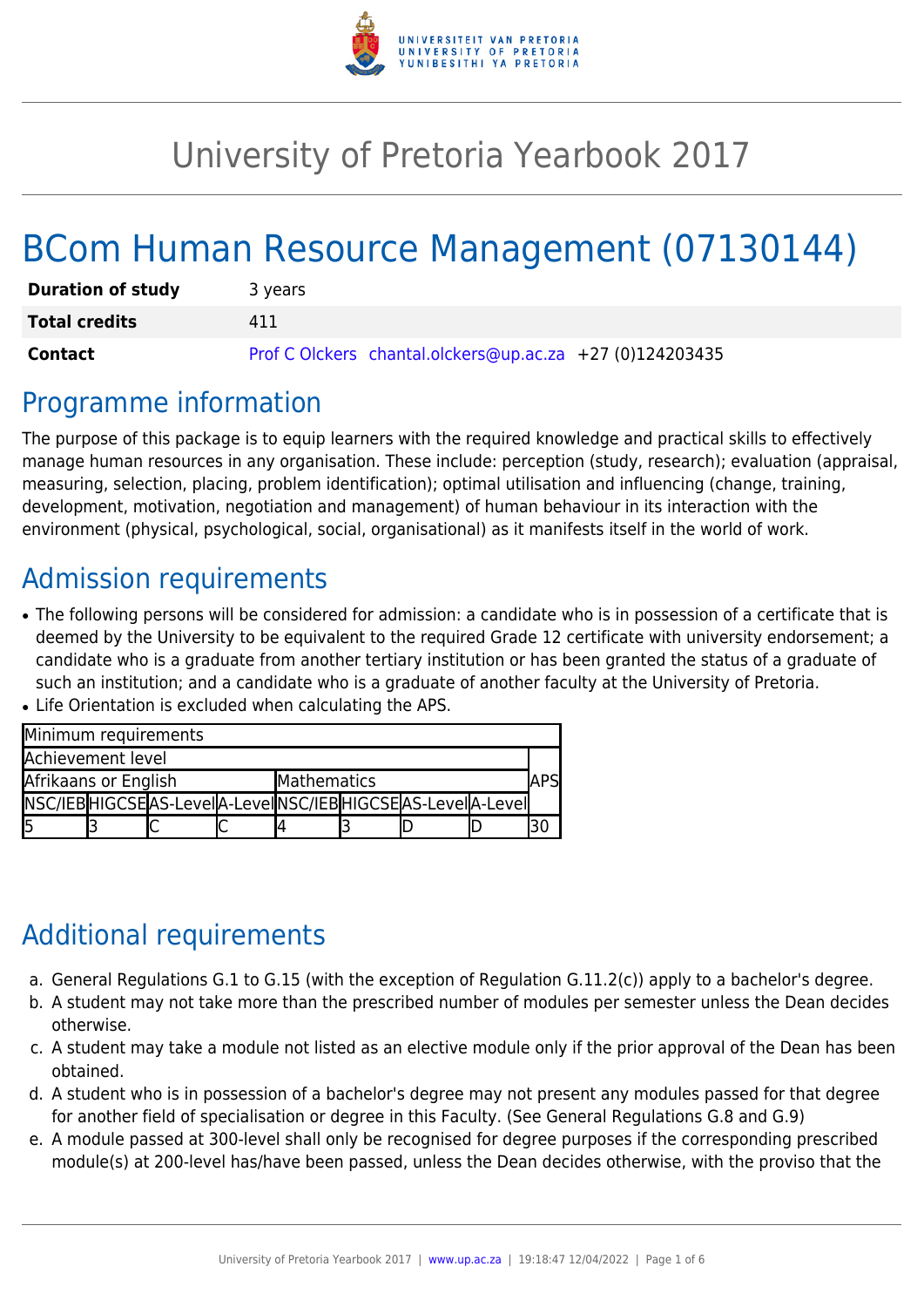

following modules which are offered at 300-level only, are also considered "major subjects": Labour law 311 (ABR 311), Labour relations 320 (ABV 320) and International business management 359 and 369 (OBS 359 and 369); only two 14-week modules, or the equivalent thereof, that are not preceded by the 100- and 200 level modules, may be taken for degree purposes. In other words, at least four 14-week modules must be taken at 300-level that are preceded by the 100- and 200-level, except for modules offered on 200- and 300 level only.

- f. A module already passed may only be repeated with the approval of the Dean.
- g. A module passed may not be taken into account for more than one degree or field of specialisation.
- h. It remains the student's responsibility to ascertain, prior to registration, whether all the modules he/she intends taking can be accommodated in the class, test and examination timetables.
- i. The Faculty of Economic and Management Sciences supports an outcomes-based education system and places a high premium on the development of specific academic competences. Class attendance in all modules and for the full duration of all programmes is therefore compulsory for all students.
- j. The Dean has the right of authorisation regarding matters not provided for in the General Regulations or the Faculty Regulations.

## Other programme-specific information

**Note:** See the alphabetical list of modules for prerequisites of all modules.

FRK 122 is a terminating module. Candidates taking this module will not be able to continue with Financial accounting in the second or third year.

OBS 310 may not be included in the same curriculum as BDO 319, 329 for degree purposes.

**Specialisation modules**: BDO 319, 329, 373, OBS 320.

#### **"Major subject"**

To be considered a "major subject" the equivalent of four 14-week modules, including two at 300-level, must be passed provided that:

- the following modules which are offered at 300-level only, are also considered "major subjects": Labour law 311 (ABR 311), Labour relations 320 (ABV 320), and International business management 359 and 369 (OBS 359 and 369);
- only two 14-week modules, or the equivalent thereof, that are not preceded by the 100- and 200-level modules, may be taken for degree purposes. In other words, at least four 14-week modules must be taken at 300-level that are preceded by the 100- and 200-level, except for modules offered on 200- and 300-level only.

#### Promotion to next study year

According to General Regulation G.3 students have to comply with certain requirements as set by the Faculty Board.

- a. A student must pass at least 4 core semester or 2 core year modules to be admitted to the subsequent year of study.
- b. If a student has passed less than the required minimum of 4 core semester or 2 core year modules, he/she will not be readmitted to the Faculty of Economic and Management Sciences. Such a student may apply in writing to the Faculty's Admissions Committee to be readmitted conditionally – with the proviso that the Admissions Committee may set further conditions with regards to the student's academic progress. The Faculty's Admissions Committee may deny a student's application for readmission.
- c. If a student has been readmitted conditionally, his/her academic progress will be monitored after the first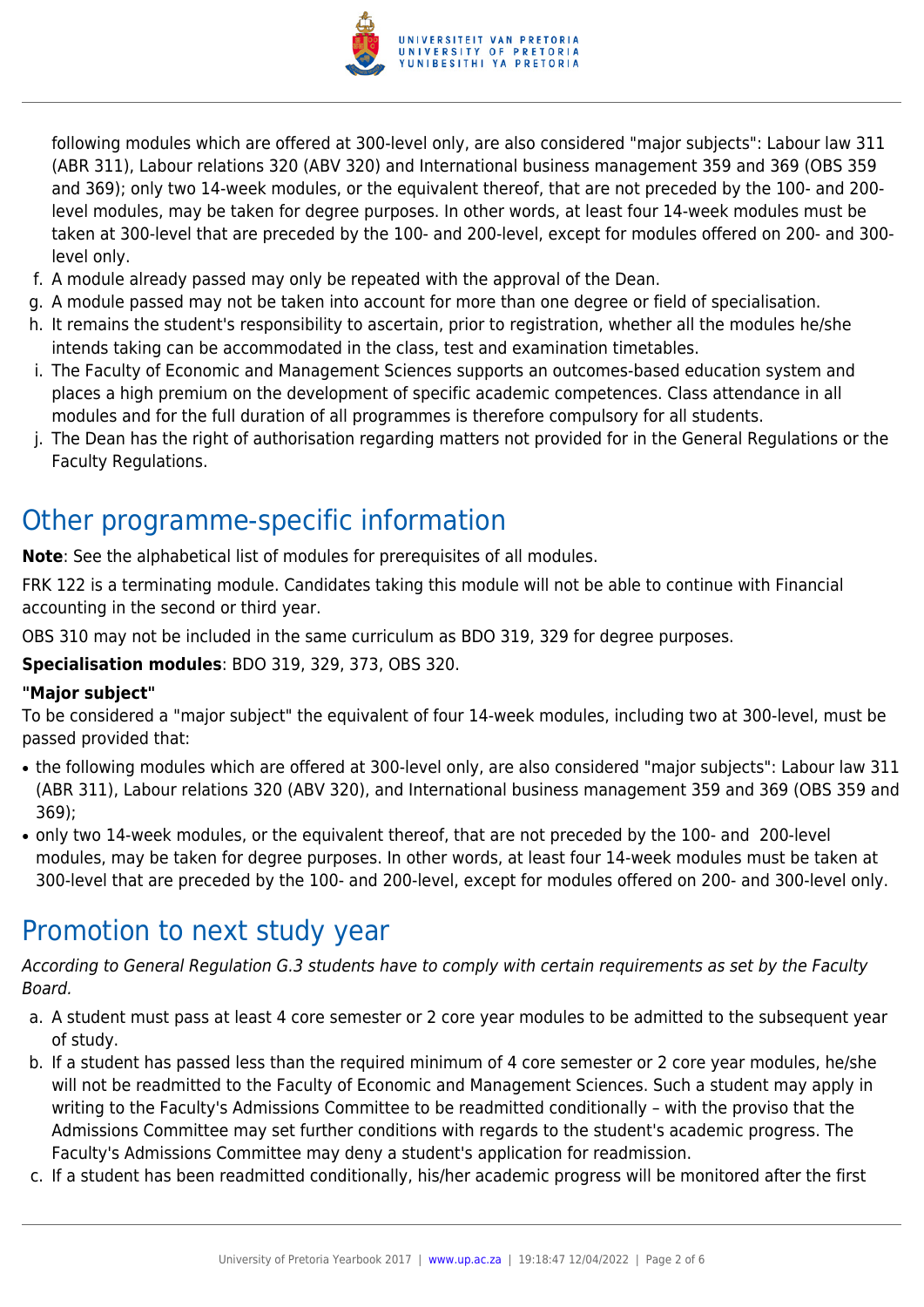

semester examinations to determine whether he/she has complied with the requirements set by the Admissions Committee. If not, his/her studies will be suspended.

- d. A student whose studies have been suspended because of his/her poor academic performance has the right to appeal against the decision of the Faculty's Admissions Committee.
- e. A student may be refused promotion to a subsequent year of study if the prescribed tuition fees are not paid.
- f. A student may be refused admission to the examination, or promotion to a subsequent year of study or promotion in a module (if applicable) if he/ she fails to fulfil the attendance requirements. Class attendance in all modules and for the full duration of all programmes is compulsory for all students.

## Pass with distinction

- a. A degree may be awarded with distinction provided the candidate meets the following criteria:
- i. Completes the degree within three years;
- ii. Obtains a Cumulative Grade Point Average CGPA) of 75%;
- iii. Repeated passed modules will not be considered. The initial pass mark of module will be used when calculating the GPA.
- b. Transferees from other faculties and from other universities who still complete their bachelor degrees (including credits transferred and recognised from the degrees they registered for originally) within three years will be considered as exceptional cases by the Dean.
- c. The GPA will be not be rounded up to a whole number.
- d. Exceptional cases will be considered by the Dean.

# General information

#### **Minimum requirements for bachelor's degrees; semester and year modules; new regulations**

- 1. Students who commenced their studies before 2015 must complete the programme in terms of the curriculum of the year in which they commenced their studies, or in terms of the curriculum of the year in which they switched to their current field of specialisation. Students who prefer to do so may, however, apply to change over to the latest curriculum, but then they should comply with all the requirements thereof and they may not revert to the regulations of an earlier year.
- 2. Students who are registering for a degree programme for the first time in 2015 must take the modules indicated under the particular field of specialisation.

**Please note**: Only two 14-week modules, or the equivalent thereof, that are not preceded by the 100- and 200 level modules, may be taken for degree purposes. In other words, at least four 14-week modules must be taken at 300-level that are preceded by the 100- and 200-level, except for modules offered on 200- and 300-level only. It is thus the responsibility of students to ensure before registration, that their curricula comply with all the requirements of the applicable regulations.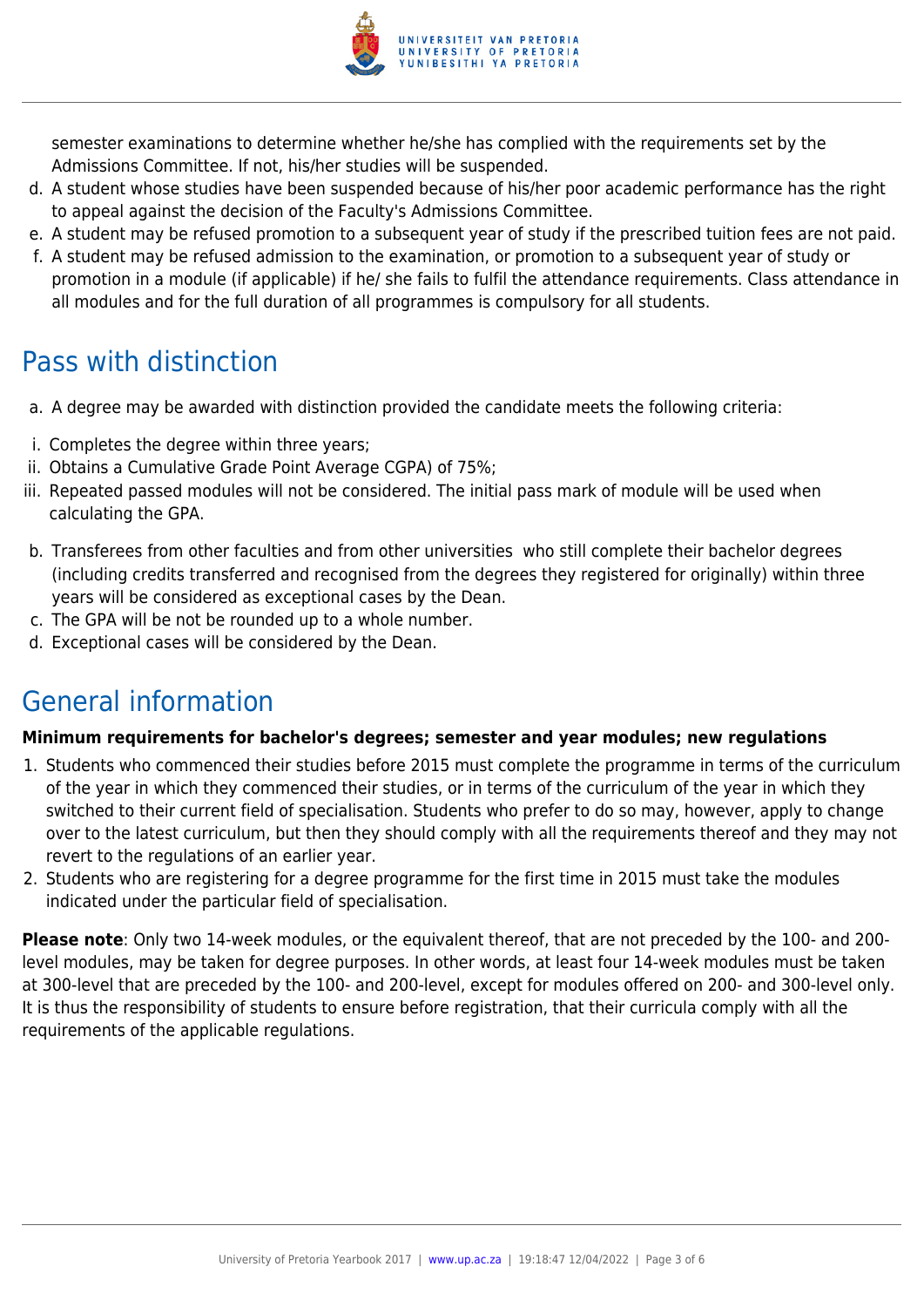

### Curriculum: Year 1

#### **Minimum credits: 110**

#### **Fundamental modules**

[Academic information management 101](https://www.up.ac.za/yearbooks/2017/modules/view/AIM 101) (AIM 101) - Credits: 6.00 [Academic literacy for Economic and Management Sciences 124](https://www.up.ac.za/yearbooks/2017/modules/view/ALL 124) (ALL 124) - Credits: 6.00 [Academic orientation 107](https://www.up.ac.za/yearbooks/2017/modules/view/UPO 107) (UPO 107) - Credits: 0.00

#### **Core modules**

[Economics 110](https://www.up.ac.za/yearbooks/2017/modules/view/EKN 110) (EKN 110) - Credits: 10.00 [Economics 120](https://www.up.ac.za/yearbooks/2017/modules/view/EKN 120) (EKN 120) - Credits: 10.00 [Financial accounting 111](https://www.up.ac.za/yearbooks/2017/modules/view/FRK 111) (FRK 111) - Credits: 10.00 [Business management 114](https://www.up.ac.za/yearbooks/2017/modules/view/OBS 114) (OBS 114) - Credits: 10.00 [Business management 124](https://www.up.ac.za/yearbooks/2017/modules/view/OBS 124) (OBS 124) - Credits: 10.00 [Statistics 110](https://www.up.ac.za/yearbooks/2017/modules/view/STK 110) (STK 110) - Credits: 13.00 [Statistics 113](https://www.up.ac.za/yearbooks/2017/modules/view/STK 113) (STK 113) - Credits: 11.00 [Statistics 120](https://www.up.ac.za/yearbooks/2017/modules/view/STK 120) (STK 120) - Credits: 13.00 [Statistics 123](https://www.up.ac.za/yearbooks/2017/modules/view/STK 123) (STK 123) - Credits: 12.00 [Financial accounting 122](https://www.up.ac.za/yearbooks/2017/modules/view/FRK 122) (FRK 122) - Credits: 12.00 [Industrial and organisational psychology 111](https://www.up.ac.za/yearbooks/2017/modules/view/BDO 111) (BDO 111) - Credits: 10.00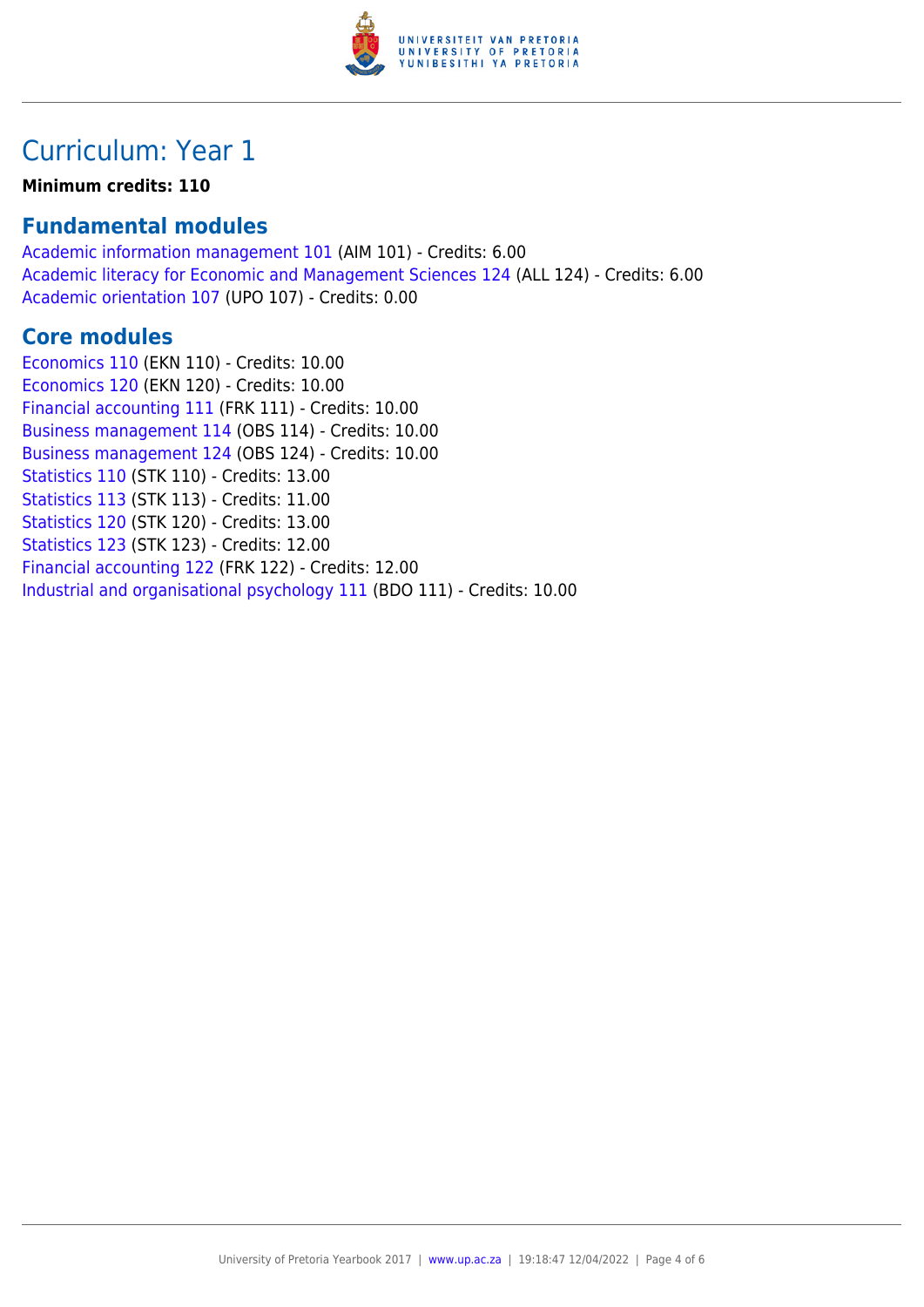

### Curriculum: Year 2

**Minimum credits: 153**

#### **Fundamental modules**

[Introduction to moral and political philosophy 251](https://www.up.ac.za/yearbooks/2017/modules/view/FIL 251) (FIL 251) - Credits: 10.00

#### **Core modules**

[Industrial and organisational psychology 272](https://www.up.ac.za/yearbooks/2017/modules/view/BDO 272) (BDO 272) - Credits: 12.00 [Business law 210](https://www.up.ac.za/yearbooks/2017/modules/view/BER 210) (BER 210) - Credits: 16.00 [Business law 220](https://www.up.ac.za/yearbooks/2017/modules/view/BER 220) (BER 220) - Credits: 16.00 [Business management 210](https://www.up.ac.za/yearbooks/2017/modules/view/OBS 210) (OBS 210) - Credits: 16.00 [Business management 220](https://www.up.ac.za/yearbooks/2017/modules/view/OBS 220) (OBS 220) - Credits: 16.00 [Social research: Introductory methodology 210](https://www.up.ac.za/yearbooks/2017/modules/view/RES 210) (RES 210) - Credits: 20.00 [Industrial and organisational psychology 221](https://www.up.ac.za/yearbooks/2017/modules/view/BDO 221) (BDO 221) - Credits: 10.00 [Industrial and organisational psychology 222](https://www.up.ac.za/yearbooks/2017/modules/view/BDO 222) (BDO 222) - Credits: 16.00 [Industrial and organisational psychology 223](https://www.up.ac.za/yearbooks/2017/modules/view/BDO 223) (BDO 223) - Credits: 16.00 [Communication management 282](https://www.up.ac.za/yearbooks/2017/modules/view/KOB 282) (KOB 282) - Credits: 5.00